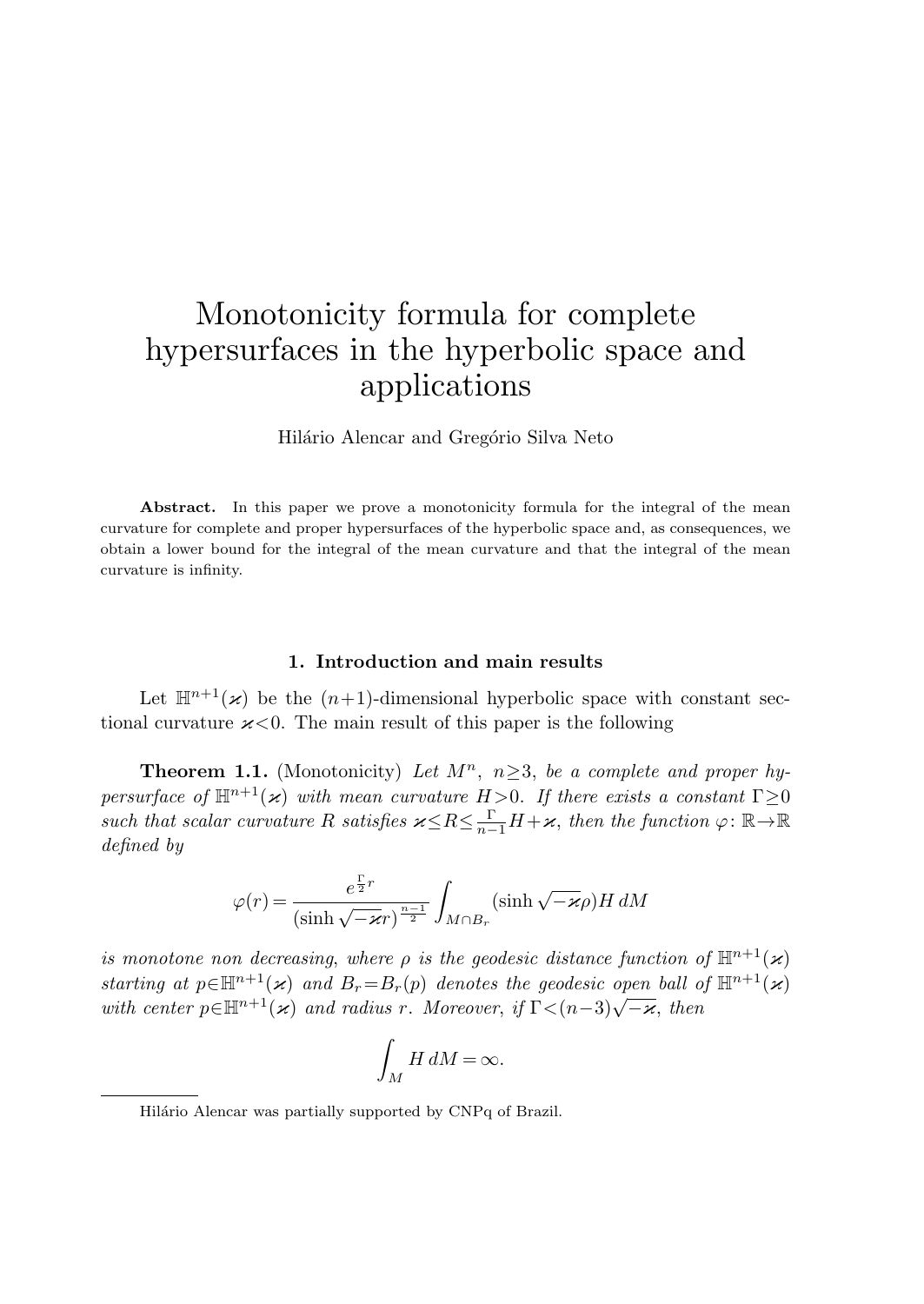The monotonicity of Theorem [1.1](#page-0-0) above implies the following estimate for the integral of mean curvature:

**Corollary 1.2.** Let  $M^n$ ,  $n>3$ , be a complete and proper hypersurface of  $\mathbb{H}^{n+1}(\varkappa)$  with mean curvature H > 0. If there exists a constant  $\Gamma \geq 0$  such that the scalar curvature R satisfies  $\varkappa \leq R \leq \frac{\Gamma}{n-1}H+\varkappa$ , then

$$
\int_{M \cap B_r} H \, dM \ge (\sinh \sqrt{-\varkappa}r)^{\frac{n-3}{2}} \int_{r_0}^r C e^{-\frac{\Gamma}{2}\tau} \, d\tau
$$

for all  $r>r_0$ , where  $C=C(r_0,M,p)$  is a constant depending only on  $r_0$ , M and p.

Remark 1.3. In this direction, we can cite the following result of H. Alencar, W. Santos and D. Zhou, see [\[3](#page-10-0)], proved in the context of higher order curvatures, whose version for mean curvature we state below.

Let  $\overline{M}^{n+1}(\varkappa)$  be an  $(n+1)$ -dimensional, simply connected, complete Riemannian manifold with constant sectional curvature  $\mathbf{x}$ , and let  $M^n$  be a complete, noncompact, properly immersed hypersurface of  $\overline{M}^{n+1}(\varkappa)$ . Assume there exists a nonnegative constant  $\alpha$  such that

$$
|R - \varkappa| \le \alpha H.
$$

If  $P_1=nH I-A$  is positive semidefinite, where  $I: TM \rightarrow TM$  is the identity map, then for any  $q \in M$  such that  $H(q) \neq 0$  and any  $\mu_0 > 0$ , there exists a positive constant C, depending only on  $\mu_0$ , q and M such that, for every  $\mu \ge \mu_0$ ,

$$
\int_{M\cap \overline{B}_{\mu}(p)}H \, dM \ge \int_{\mu_0}^{\mu} C e^{-\alpha \tau} \, d\tau,
$$

where  $\overline{B}_{\mu}(p)$  is the closed ball of radius  $\mu$  and center  $q \in \overline{M}^{n+1}(\varkappa)$ . In particular, if  $\varkappa \leq 0$ ,  $R = \varkappa$ ,  $H \geq 0$  and  $H \neq 0$ , then  $\int_M H dM = \infty$ .

Acknowledgements. The authors would like to thank the anonymous referee for his/her valuable comments.

## **2. Preliminary results**

Let  $\mathbb{H}^{n+1}(\varkappa)$  be the  $(n+1)$ -dimensional hyperbolic space with constant sectional curvature  $\varkappa$ .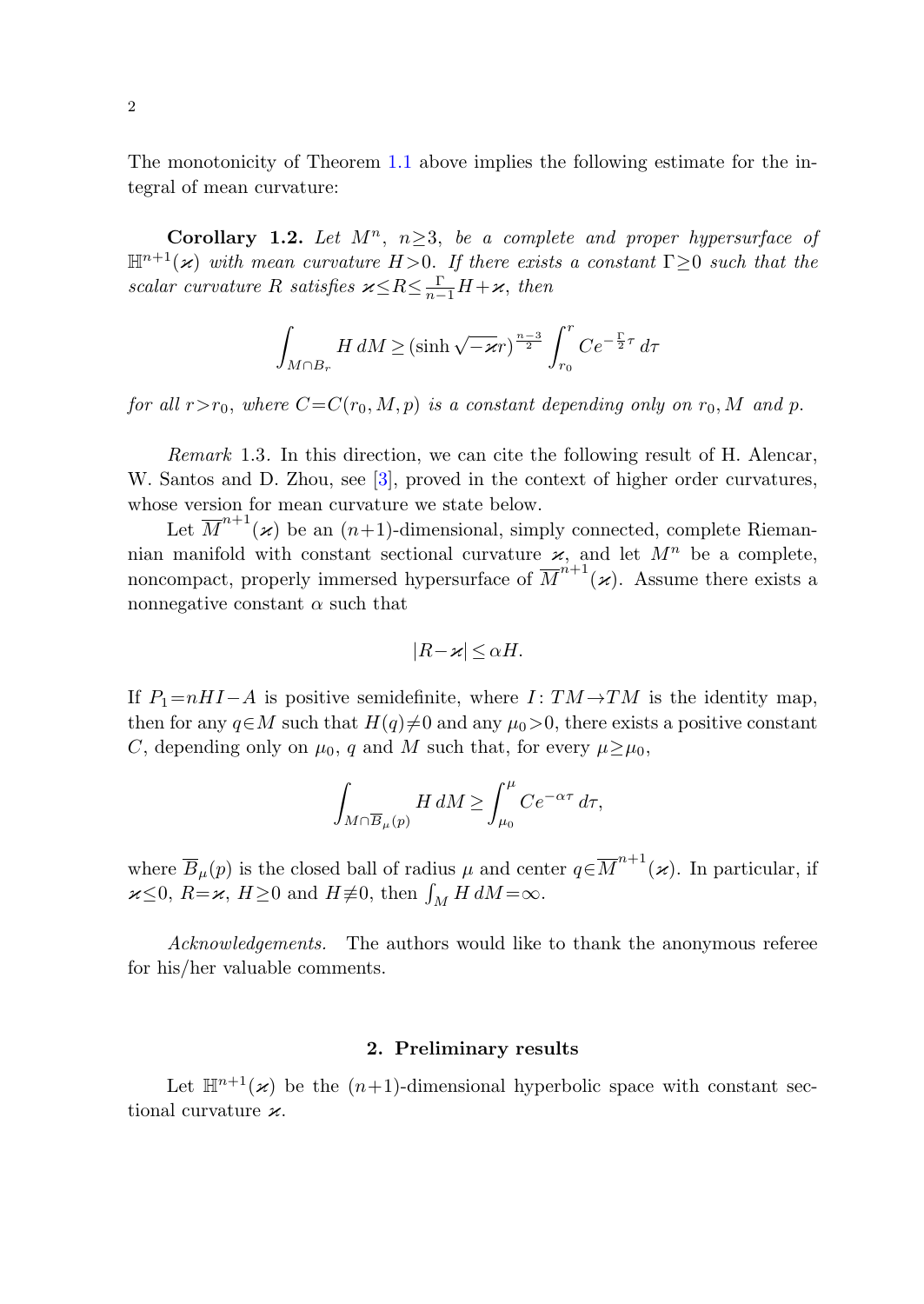Let  $A: TM \rightarrow TM$  be the linear operator associated to the second fundamental form of the immersion. The first Newton transformation  $P_1: TM \rightarrow TM$  is defined by

$$
P_1 = nHI - A,
$$

where  $I: TM \rightarrow TM$  is the identity map.

Notice that, since A is self-adjoint, then  $P_1$  is also a self-adjoint linear operator. Denote by  $k_1, k_2, ..., k_n$  the eigenvalues of the operator A, also called principal curvatures of the immersion. Since  $P_1$  is a self-adjoint operator, we can consider its eigenvalues  $\lambda_1, \lambda_2, ..., \lambda_n$  given by  $\lambda_i = nH - k_i, i = 1, 2, ..., n$ .

<span id="page-2-0"></span>If  $H > 0$  and  $R > \varkappa$ , then  $P_1$  is semi-positive definite. This fact is known, and can be found in [\[1](#page-10-1)], Remark 2.1, p. 552. We include a proof here for the sake of completeness. If  $R \geq \varkappa$ , then  $(nH)^2 = |A|^2 + n(n-1)(R-\varkappa) \geq k_i^2$ , for all  $i=1, 2, ..., n$ . Thus  $0 \leq (nH)^2 - k_i^2 = (nH - k_i)(nH + k_i)$  which implies that all eigenvalues of  $P_1$  are non-negative, provided  $H\geq 0$ , i.e.,  $P_1$  is semi-positive definite. Let us denote by  $\overline{\nabla}$ and  $\nabla$  the connections of  $\mathbb{H}^{n+1}(\varkappa)$  and M, respectively. In order to prove our main theorem we will need the next two results.

**Lemma 2.1.** Let  $x: M^n \to \mathbb{H}^{n+1}(\varkappa)$  be an isometric immersion,  $\rho(x) = \rho(p, x)$ be the geodesic distance function of  $\mathbb{H}^{n+1}(\varkappa)$  starting at  $p \in \mathbb{H}^{n+1}(\varkappa)$ , and  $\overline{X} = \frac{\sinh \sqrt{-z\rho}}{\sqrt{-z}} \overline{\nabla} \rho$  the position vector of  $\mathbb{H}^{n+1}(x)$ , where  $\overline{\nabla} \rho$  denotes the gradient of  $\rho$  on  $\mathbb{H}^{n+1}(\varkappa)$ . Then, for every  $q \in M$ ,

$$
\operatorname{tr}(E \longmapsto P_1((\overline{\nabla}_E \overline{X})^T))(q) = n(n-1)H(q) \left(\cosh \sqrt{-\varkappa} \rho(q)\right).
$$

*Proof.* Let  $\gamma$  be the only unit geodesic of  $\mathbb{H}^{n+1}(\boldsymbol{\varkappa})$  going from p to q. Let  ${e_1(q), e_2(q), ..., e_n(q)}$  a basis of  $T_qM$  made by eigenvectors of  $P_1$ , i.e.,  $P_1(e_i(q))=$  $\lambda_i(q)e_i(q)$ , where  $\lambda_i$ ,  $i=1,\dots,n$ , are the eigenvalues of  $P_1$ . Writing  $e_i = b_i \gamma' + c_i Y_i$ , where  $||Y_i||=1$  and  $\langle \gamma', Y_i \rangle = 0$ , we have  $b_i^2 + c_i^2 = 1$ , and

$$
\sum_{i=1}^{n} \langle \overline{\nabla}_{e_i} \overline{X}, P_1(e_i) \rangle = \sum_{i=1}^{n} \lambda_i \langle \overline{\nabla}_{e_i} \overline{X}, e_i \rangle = \sum_{i=1}^{n} \lambda_i \langle \overline{\nabla}_{b_i \gamma' + c_i Y_i} \overline{X}, b_i \gamma' + c_i Y_i \rangle
$$

$$
= \sum_{i=1}^{n} \lambda_i \left[ b_i^2 \langle \overline{\nabla}_{\gamma'} \overline{X}, \gamma' \rangle + b_i c_i \langle \overline{\nabla}_{\gamma'} \overline{X}, Y_i \rangle \right]
$$

$$
+ b_i c_i \langle \overline{\nabla}_{Y_i} \overline{X}, \gamma' \rangle + c_i^2 \langle \overline{\nabla}_{Y_i} \overline{X}, Y_i \rangle \right].
$$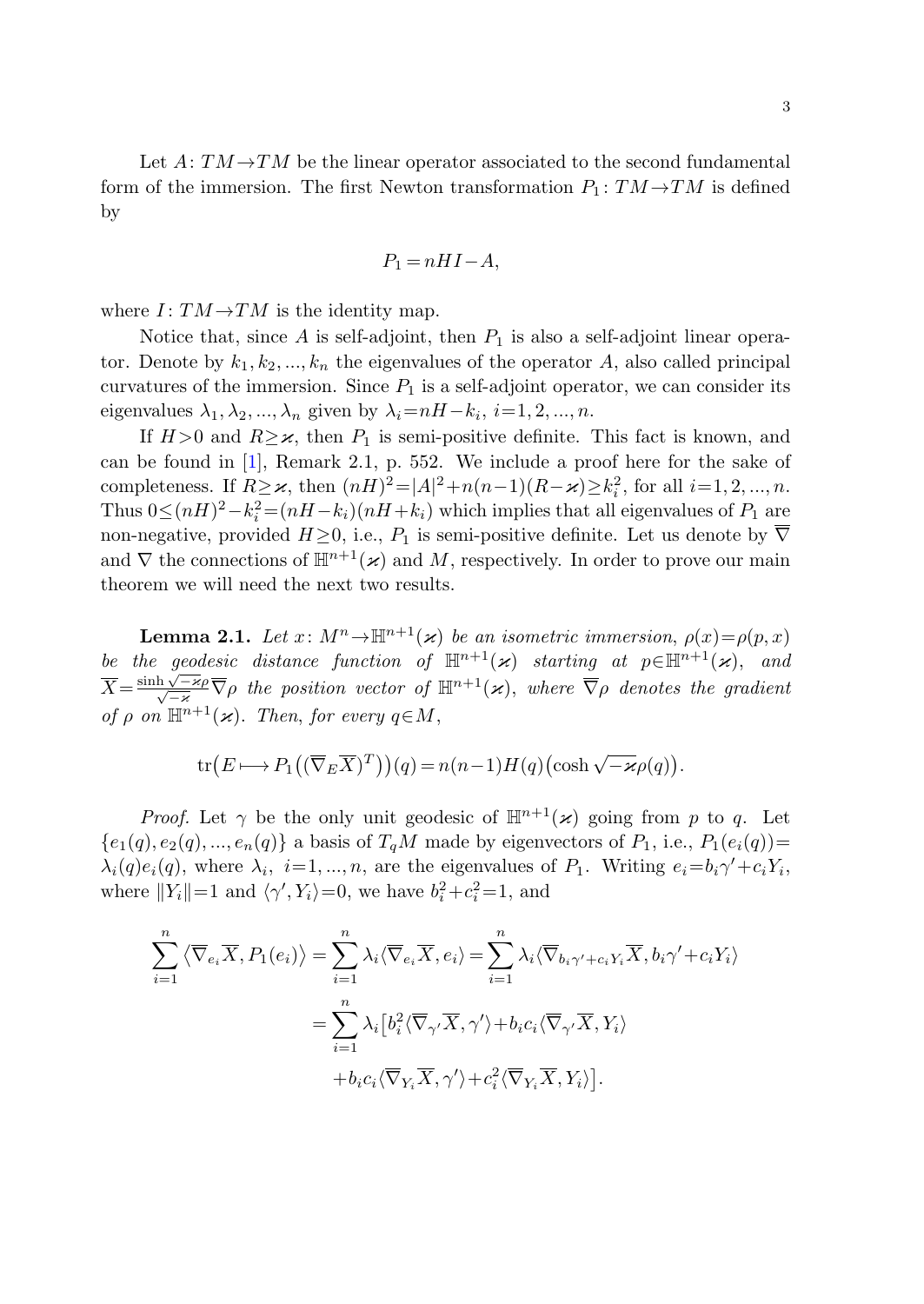On the other hand,

$$
\begin{split} \langle\overline{\nabla}_{\gamma'}\overline{X},\gamma'\rangle&=\left\langle\overline{\nabla}_{\gamma'}\left(\frac{\sinh\sqrt{-\varkappa}\rho}{\sqrt{-\varkappa}}\gamma'\right),\gamma'\right\rangle\\ &=\left\langle\gamma'\left(\frac{\sinh\sqrt{-\varkappa}\rho}{\sqrt{-\varkappa}}\right)\gamma'+\left(\frac{\sinh\sqrt{-\varkappa}\rho}{\sqrt{-\varkappa}}\right)\overline{\nabla}_{\gamma'}\gamma',\gamma'\right\rangle\\ &=(\cosh\sqrt{-\varkappa}\rho)\langle\gamma',\gamma'\rangle=\cosh\sqrt{-\varkappa}\rho, \end{split}
$$

$$
\langle \overline{\nabla}_{\gamma'} \overline{X}, Y_i \rangle = \left\langle \overline{\nabla}_{\gamma'} \left( \frac{\sinh \sqrt{-\varkappa} \rho}{\sqrt{-\varkappa}} \gamma' \right), Y_i \right\rangle
$$
  
=  $(\cosh \sqrt{-\varkappa} \rho) \langle \gamma', Y_i \rangle + \left( \frac{\sinh \sqrt{-\varkappa} \rho}{\sqrt{-\varkappa}} \right) \langle \overline{\nabla}_{\gamma'} \gamma', Y_i \rangle$   
= 0,

$$
\langle \overline{\nabla}_{Y_i} \overline{X}, \gamma' \rangle = \left\langle \overline{\nabla}_{Y_i} \left( \frac{\sinh \sqrt{-\varkappa} \rho}{\sqrt{-\varkappa}} \gamma' \right), \gamma' \right\rangle
$$
  
\n
$$
= Y_i \left( \frac{\sinh \sqrt{-\varkappa} \rho}{\sqrt{-\varkappa}} \right) \langle \gamma', \gamma' \rangle + \left( \frac{\sinh \sqrt{-\varkappa} \rho}{\sqrt{-\varkappa}} \right) \langle \overline{\nabla}_{Y_i} \gamma', \gamma' \rangle
$$
  
\n
$$
= \left\langle \overline{\nabla} \left( \frac{\sinh \sqrt{-\varkappa} \rho}{\sqrt{-\varkappa}} \right), Y_i \right\rangle + \frac{1}{2} \left( \frac{\sinh \sqrt{-\varkappa} \rho}{\sqrt{-\varkappa}} \right) Y_i \langle \gamma', \gamma' \rangle
$$
  
\n
$$
= \left\langle \overline{\nabla} \left( \frac{\sinh \sqrt{-\varkappa} \rho}{\sqrt{-\varkappa}} \right), Y_i \right\rangle
$$
  
\n
$$
= (\cosh \sqrt{-\varkappa} \rho) \langle \gamma', Y_i \rangle = 0,
$$

$$
\langle \overline{\nabla}_{Y_i} \overline{X}, Y_i \rangle = \left\langle \overline{\nabla}_{Y_i} \left( \frac{\sinh \sqrt{-\varkappa} \rho}{\sqrt{-\varkappa}} \gamma' \right), Y_i \right\rangle
$$
  
=  $Y_i \left( \frac{\sinh \sqrt{-\varkappa} \rho}{\sqrt{-\varkappa}} \right) \langle \gamma', Y_i \rangle + \left( \frac{\sinh \sqrt{-\varkappa} \rho}{\sqrt{-\varkappa}} \right) \langle \overline{\nabla}_{Y_i} \gamma', Y_i \rangle$   
=  $\left( \frac{\sinh \sqrt{-\varkappa} \rho}{\sqrt{-\varkappa}} \right) \langle \overline{\nabla}_{Y_i} \overline{\nabla} \rho, Y_i \rangle.$ 

Since

$$
\langle\overline{\nabla}_U\overline{\nabla}\rho,V\rangle=\sqrt{-\varkappa}\bigl(\coth\sqrt{-\varkappa}\rho\bigr)\bigl(\langle U,V\rangle-\langle\overline{\nabla}\rho,U\rangle\langle\overline{\nabla}\rho,V\rangle\bigr),
$$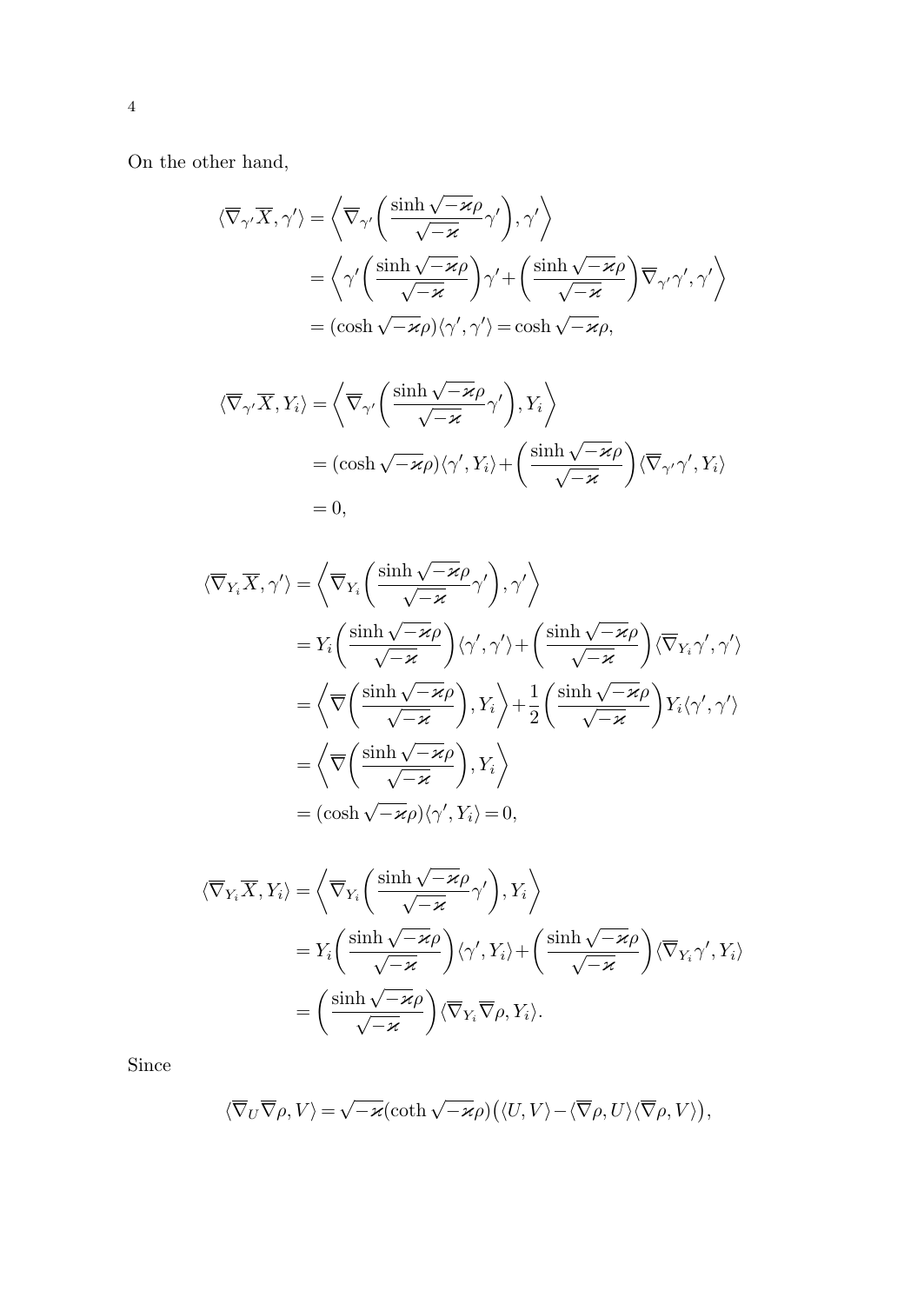for any vector fields  $U, V \in T \mathbb{H}^{n+1}(\varkappa)$ , see [\[4](#page-10-2)], p. 713, and [\[2](#page-10-3)], p. 6, we have

$$
\sum_{i=1}^{n} \langle \overline{\nabla}_{e_i} \overline{X}, P_1(e_i) \rangle = \sum_{i=1}^{n} \lambda_i \left[ b_i^2 (\cosh \sqrt{-\varkappa} \rho) + c_i^2 \left( \frac{\sinh \sqrt{-\varkappa} \rho}{\sqrt{-\varkappa}} \right) \langle \overline{\nabla}_{Y_i} \overline{\nabla}_{\rho}, Y_i \rangle \right]
$$
  
\n
$$
= \sum_{i=1}^{n} \lambda_i b_i^2 (\cosh \sqrt{-\varkappa} \rho)
$$
  
\n
$$
+ \sum_{i=1}^{n} \lambda_i c_i^2 \frac{\sinh \sqrt{-\varkappa} \rho}{\sqrt{-\varkappa}} \sqrt{-\varkappa} (\coth \sqrt{-\varkappa} \rho) (\langle Y_i, Y_i \rangle)
$$
  
\n
$$
+ \langle \overline{\nabla}_{\rho}, Y_i \rangle \langle \overline{\nabla}_{\rho}, Y_i \rangle)
$$
  
\n
$$
= (\cosh \sqrt{-\varkappa} \rho) \sum_{i=1}^{n} \lambda_i [b_i^2 + c_i^2] = (\cosh \sqrt{-\varkappa} \rho) \sum_{i=1}^{n} \lambda_i
$$
  
\n
$$
= n(n-1) H(\cosh \sqrt{-\varkappa} \rho). \quad \Box
$$

<span id="page-4-0"></span>**Proposition 2.2.** Let  $x: M^n \to \mathbb{H}^{n+1}(\varkappa)$  be an isometric immersion,  $\rho(x)$ =  $\rho(p,x)$  be the geodesic distance function of  $\mathbb{H}^{n+1}(\varkappa)$  starting at  $p \in \mathbb{H}^{n+1}(\varkappa)$ , and  $\overline{X} = \frac{\sinh \sqrt{-z}\varrho}{\sqrt{-z}} \overline{\nabla} \rho$  the position vector of  $\mathbb{H}^{n+1}(\varkappa)$ , where  $\overline{\nabla} \rho$  denotes the gradient of  $\rho$  on  $\mathbb{H}^{n+1}(\varkappa)$ . If  $f \colon M \to \mathbb{R}$  is any smooth function, then  $\text{div}(P_1(fX^T)) = \langle \overline{X}, P_1(\nabla f) \rangle + n(n-1) f H(\cosh \sqrt{-\varkappa} \rho) + n(n-1)(R-\varkappa) f \langle \overline{X}, \eta \rangle,$ where  $\nabla f$  denotes the gradient of f on M,  $X^T = \overline{X} - \langle \overline{X}, \eta \rangle \eta$  is the component of  $\overline{X}$  tangent to M and  $\eta$  is the unit normal vector field of the immersion.

*Proof.* Let  $\{e_1, e_2, ..., e_n\}$  be an adapted orthonormal frame tangent to M. Since A and  $P_1=nH I-A$  are self-adjoint, we have

$$
\operatorname{tr}(E \longmapsto P_1((\overline{\nabla}_E f \overline{X})^T)) = \sum_{i=1}^n \langle P_1((\overline{\nabla}_{e_i} f \overline{X})^T), e_i \rangle = \sum_{i=1}^n \langle \overline{\nabla}_{e_i} (f \overline{X}), P_1(e_i) \rangle
$$
  

$$
= \sum_{i=1}^n \langle \overline{\nabla}_{e_i} (f X^T) + \overline{\nabla}_{e_i} (\langle f \overline{X}, \eta \rangle \eta), P_1(e_i) \rangle
$$
  

$$
= \sum_{i=1}^n \langle \overline{\nabla}_{e_i} (f X^T), P_1(e_i) \rangle - \langle f \overline{X}, \eta \rangle \sum_{i=1}^n \langle \eta, \overline{\nabla}_{e_i} (P_1(e_i)) \rangle
$$
  

$$
= \sum_{i=1}^n \langle \overline{\nabla}_{e_i} (f X^T), P_1(e_i) \rangle - f \langle \overline{X}, \eta \rangle \sum_{i=1}^n \langle A(e_i), P_1(e_i) \rangle
$$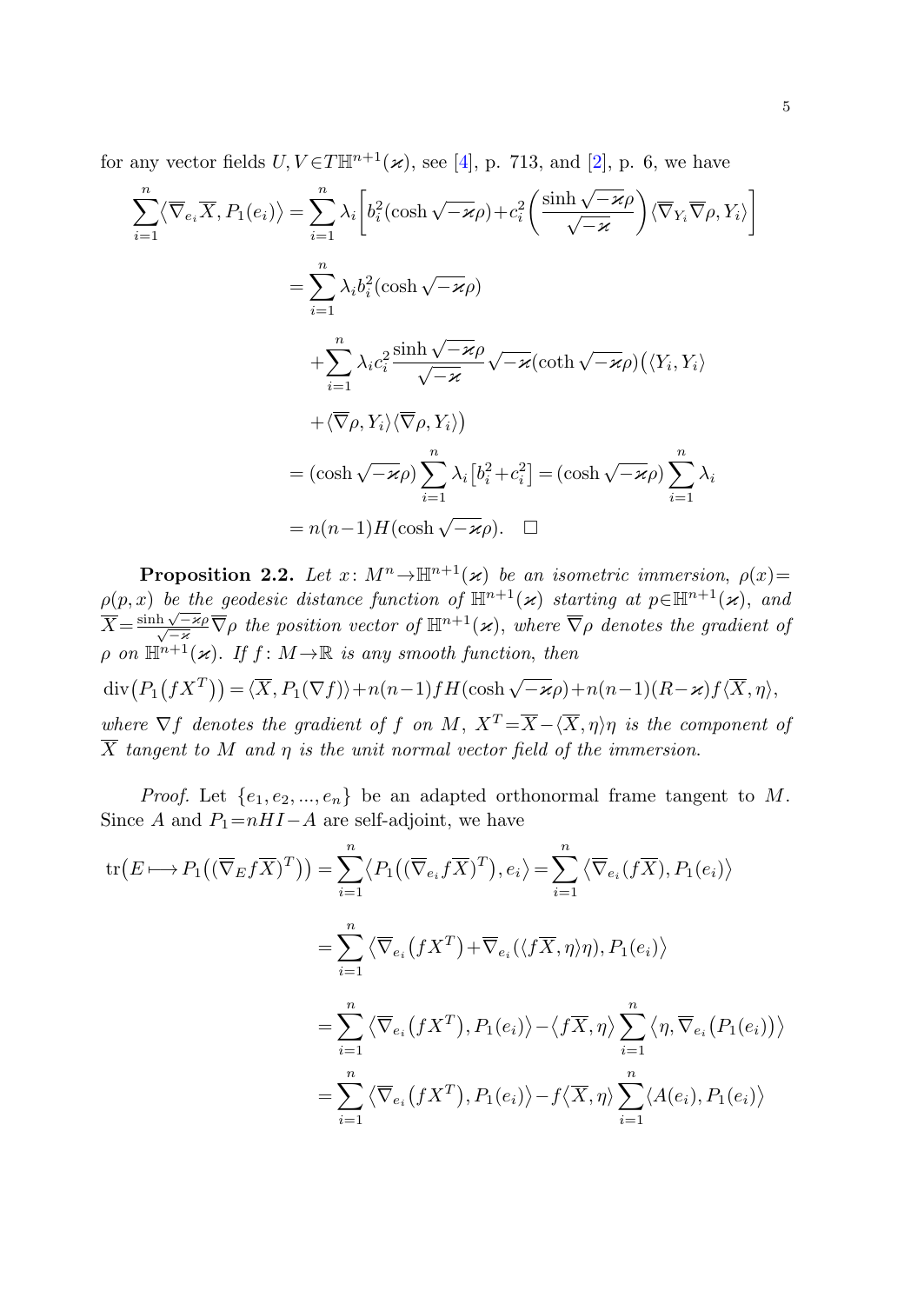$$
= \sum_{i=1}^{n} \langle \nabla_{e_i} (f X^T), P_1(e_i) \rangle - f \langle \overline{X}, \eta \rangle \operatorname{tr}(A \circ P_1)
$$
  
\n
$$
= \sum_{i=1}^{n} \langle P_1(\nabla_{e_i} (f X^T)), e_i \rangle - f \langle \overline{X}, \eta \rangle \operatorname{tr}(A \circ P_1)
$$
  
\n
$$
= \sum_{i=1}^{n} \langle \nabla_{e_i} (P_1(f X^T)), e_i \rangle - \sum_{i=1}^{n} \langle (\nabla_{e_i} P_1)(f X^T), e_i \rangle
$$
  
\n
$$
- f \langle \overline{X}, \eta \rangle \operatorname{tr}(A \circ P_1)
$$
  
\n
$$
= \operatorname{div} (P_1(f X^T)) - (\operatorname{div} P_1)(f X^T) - f \langle \overline{X}, \eta \rangle \operatorname{tr}(A \circ P_1).
$$

<span id="page-5-1"></span>By using Gauss equation, we have

$$
\text{tr}(A \circ P_1) = \text{tr}(nHA - A^2) = nH \text{ tr } A - \text{tr } A^2 = n^2H^2 - |A|^2 = n(n-1)(R - \varkappa)
$$

<span id="page-5-0"></span>and, since div  $P_1 \equiv 0$ , see [\[5](#page-10-4)], p. 470 and [\[6](#page-10-5)], p. 225, we have

(2.1) 
$$
\operatorname{tr}(E \longmapsto P_1((\overline{\nabla}_E \overline{X})^T)) = \operatorname{div}(P_1(fX^T)) - n(n-1)(R - \varkappa)f\langle \overline{X}, \eta \rangle.
$$

On the other hand, by using Lemma [2.1](#page-2-0), we have

$$
\operatorname{tr}(E \longmapsto P_1((\overline{\nabla}_E f \overline{X})^T)) = \sum_{i=1}^n \langle \overline{\nabla}_{e_i}(f \overline{X}), P_1(e_i) \rangle
$$
  
\n
$$
= \sum_{i=1}^n \langle e_i(f) \overline{X} + f \overline{\nabla}_{e_i} \overline{X}, P_1(e_i) \rangle
$$
  
\n
$$
= \sum_{i=1}^n \langle \overline{X}, P_1(e_i(f)e_i) \rangle + f \sum_{i=1}^n \langle \overline{\nabla}_{e_i} \overline{X}, P_1(e_i) \rangle
$$
  
\n
$$
= \langle \overline{X}, P_1(\nabla f) \rangle + f \operatorname{tr}(E \longmapsto P_1((\overline{\nabla}_E \overline{X})^T))
$$
  
\n(2.2)  
\n
$$
= \langle \overline{X}, P_1(\nabla f) \rangle + n(n-1) H f(\cosh \sqrt{-\varkappa} \rho).
$$

<span id="page-5-2"></span>Replacing  $(2.2)$  $(2.2)$  $(2.2)$  in  $(2.1)$  we obtain the result.  $\Box$ 

**Lemma 2.3.** Let  $x: M^n \to \mathbb{H}^{n+1}(\varkappa)$ ,  $n \geq 3$ , be a proper isometric immersion. Suppose  $H > 0$  and  $R \geq \varkappa$ . Let  $\rho = \rho(p, \cdot)$  be the geodesic distance function of  $\mathbb{H}^{n+1}(\varkappa)$ starting at  $p \in \mathbb{H}^{n+1}(\varkappa)$ . Let  $h: \mathbb{R} \to \mathbb{R}$  be a smooth function such that  $h(t)=0$  for  $t \leq 0$ and  $h(t)$  is increasing for  $t > 0$ . If  $f : M \to \mathbb{R}$  is any non negative locally integrable,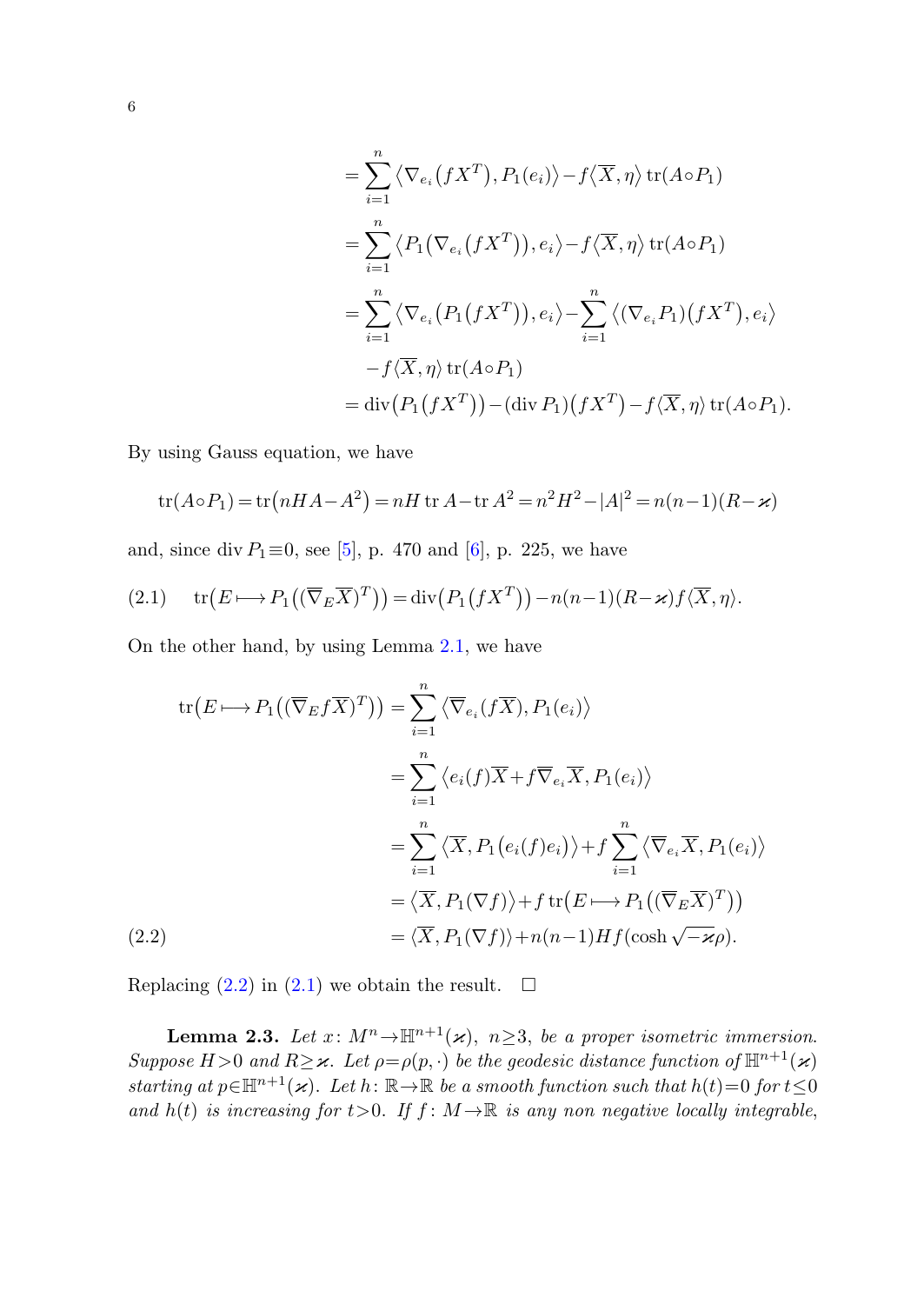$\mathcal{C}^1$  function, then for all  $t > s > 0$ ,

<span id="page-6-0"></span>
$$
\frac{1}{(\sinh\sqrt{-\varkappa}t)^{\frac{n-1}{2}}} \int_{M} h(t-\rho)(\sinh\sqrt{-\varkappa}\rho) fH \, dM
$$

$$
- \frac{1}{(\sinh\sqrt{-\varkappa}s)^{\frac{n-1}{2}}} \int_{M} h(s-\rho)(\sinh\sqrt{-\varkappa}\rho) fH \, dM
$$

$$
\geq \frac{1}{2} \int_{s}^{t} \frac{1}{(\sinh\sqrt{-\varkappa}r)^{\frac{n-1}{2}}} \int_{M} h(r-\rho)(\sinh\sqrt{-\varkappa}\rho) \langle \overline{\nabla}\rho, \frac{1}{n} P_{1}(\nabla f) + (n-1)(R-\varkappa)f\eta \rangle \, dM \, dr.
$$

*Proof.* Applying Proposition [2.2](#page-4-0) to  $h(r-\rho(x))f(x)$ , we have

<span id="page-6-1"></span>
$$
\operatorname{div}\left(P_1\big(h(r-\rho)fX^T\big)\right) = -h'(r-\rho)f\left\langle\overline{X}, P_1(\nabla\rho)\right\rangle + h(r-\rho)\left\langle\overline{X}, P_1(\nabla f)\right\rangle
$$

$$
+ n(n-1)h(r-\rho)fH(\cosh\sqrt{-\varkappa}\rho)
$$
  
(2.3)
$$
+ n(n-1)(R-\varkappa)h(r-\rho)f\left\langle\overline{X}, \eta\right\rangle.
$$

<span id="page-6-2"></span>Since  $h(r-\rho)fX^T$  is supported in  $M \cap B_r$  and M is proper, then  $h(r-\rho)fX^T$  is compactly supported on  $M$ . Thus, by using divergence theorem, we have

(2.4) 
$$
\int_M \operatorname{div} \left( P_1 \left( h(r-\rho) f X^T \right) \right) dM = 0.
$$

Integrating  $(2.3)$  $(2.3)$  and by using  $(2.4)$  $(2.4)$  above we have

$$
\int_{M} h'(r-\rho) f\langle \overline{X}, P_{1}(\nabla \rho) \rangle dM = \int_{M} h(r-\rho) \langle \overline{X}, P_{1}(\nabla f) \rangle dM
$$

$$
+ n(n-1) \int_{M} h(r-\rho) f H(\cosh \sqrt{-\varkappa} \rho) dM
$$

$$
(2.5)
$$

$$
+ n(n-1) \int_{M} h(r-\rho) f(R-\varkappa) \langle \overline{X}, \eta \rangle dM.
$$

Let  $k_1, k_2, ..., k_n$  be the principal curvatures of the immersion and  $\lambda_i=nH-k_i$ the eigenvalues of  $P_1$ . From  $H > 0$  and  $R \geq \varkappa$ ,  $P_1$  is semi-positive definite, that is,  $\lambda_i \geq 0$   $(i=1, 2, ..., n)$ . Since

$$
\lambda_i = nH - k_i \le nH + |k_i| \le nH + \sqrt{k_1^2 + k_2^2 + \dots + k_n^2}
$$
  
\n
$$
\le nH + |A| \le nH + \sqrt{n^2 H^2 - n(n-1)(R - \varkappa)}
$$
  
\n
$$
\le 2nH,
$$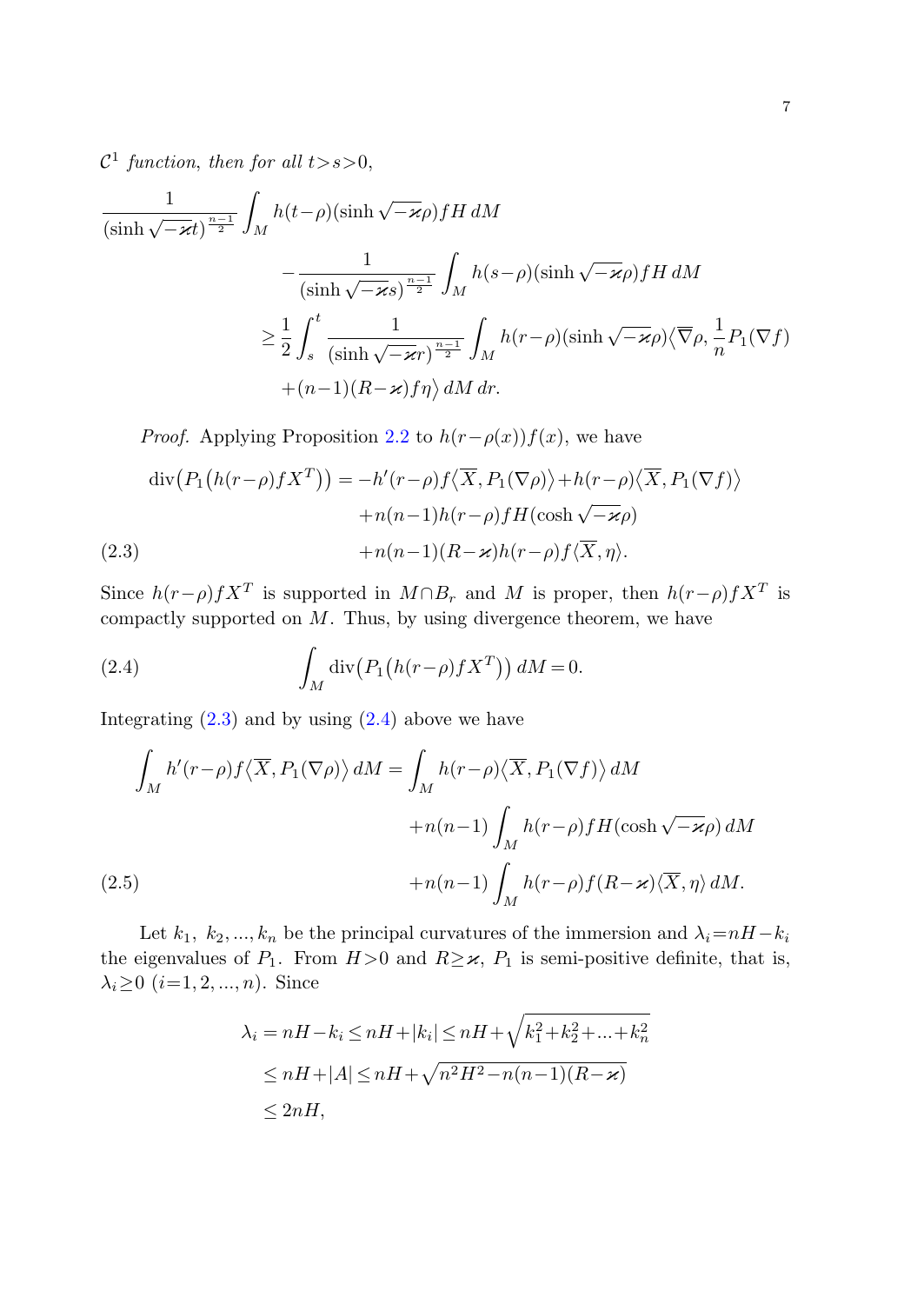<span id="page-7-0"></span>we have

$$
\int_{M} h'(r-\rho) f\langle \overline{X}, P_{1}(\nabla \rho) \rangle dM = \int_{M} h'(r-\rho) f \frac{(\sinh \sqrt{-\varkappa} \rho)}{\sqrt{-\varkappa}} \langle \overline{\nabla} \rho, P_{1}(\nabla \rho) \rangle dM
$$
  

$$
\leq 2n \int_{M} h'(r-\rho) f \frac{(\sinh \sqrt{-\varkappa} \rho)}{\sqrt{-\varkappa}} H dM
$$
  
(2.6)  

$$
= 2n \frac{d}{dr} \left( \int_{M} h(r-\rho) f \frac{(\sinh \sqrt{-\varkappa} \rho)}{\sqrt{-\varkappa}} H dM \right).
$$

From  $(2.5)$  $(2.5)$  $(2.5)$  and  $(2.6)$  $(2.6)$  we obtain

$$
2n\frac{d}{dr}\left(\int_{M}h(r-\rho)f\frac{(\sinh\sqrt{-\varkappa}\rho)}{\sqrt{-\varkappa}}H\,dM\right)
$$
  
\n
$$
\geq \int_{M}h(r-\rho)\frac{(\sinh\sqrt{-\varkappa}\rho)}{\sqrt{-\varkappa}}\langle\overline{\nabla}\rho,P_{1}(\nabla f)\rangle\,dM
$$
  
\n
$$
+n(n-1)\int_{M}h(r-\rho)fH(\cosh\sqrt{-\varkappa}\rho)\,dM
$$
  
\n
$$
+n(n-1)\int_{M}h(r-\rho)\frac{(\sinh\sqrt{-\varkappa}\rho)}{\sqrt{-\varkappa}}(R-\varkappa)\langle\overline{\nabla}\rho,\eta\rangle\,dM.
$$

Since  $\coth x$  is a decreasing function, we can estimate the second integral in the right hand side of inequality above by

$$
\int_{M} h(r-\rho) f H(\cosh \sqrt{-\varkappa} \rho) dM
$$
  
>  $\sqrt{-\varkappa} (\coth \sqrt{-\varkappa} r) \int_{M} h(r-\rho) \frac{(\sinh \sqrt{-\varkappa} \rho)}{\sqrt{-\varkappa}} H f dM,$ 

which implies

$$
\frac{d}{dr}\left(\int_{M} h(r-\rho)f\frac{(\sinh\sqrt{-\varkappa}\rho)}{\sqrt{-\varkappa}}H dM\right) \n\geq \frac{n-1}{2}\sqrt{-\varkappa}(\coth\sqrt{-\varkappa}r)\int_{M} h(r-\rho)f\frac{(\sinh\sqrt{-\varkappa}\rho)}{\sqrt{-\varkappa}}H dM \n+ \frac{1}{2}\int_{M} h(r-\rho)\frac{(\sinh\sqrt{-\varkappa}\rho)}{\sqrt{-\varkappa}}\left\langle\overline{\nabla}\rho, \frac{1}{n}P_{1}(\nabla f)+(n-1)(R-\varkappa)f\eta\right\rangle dM.
$$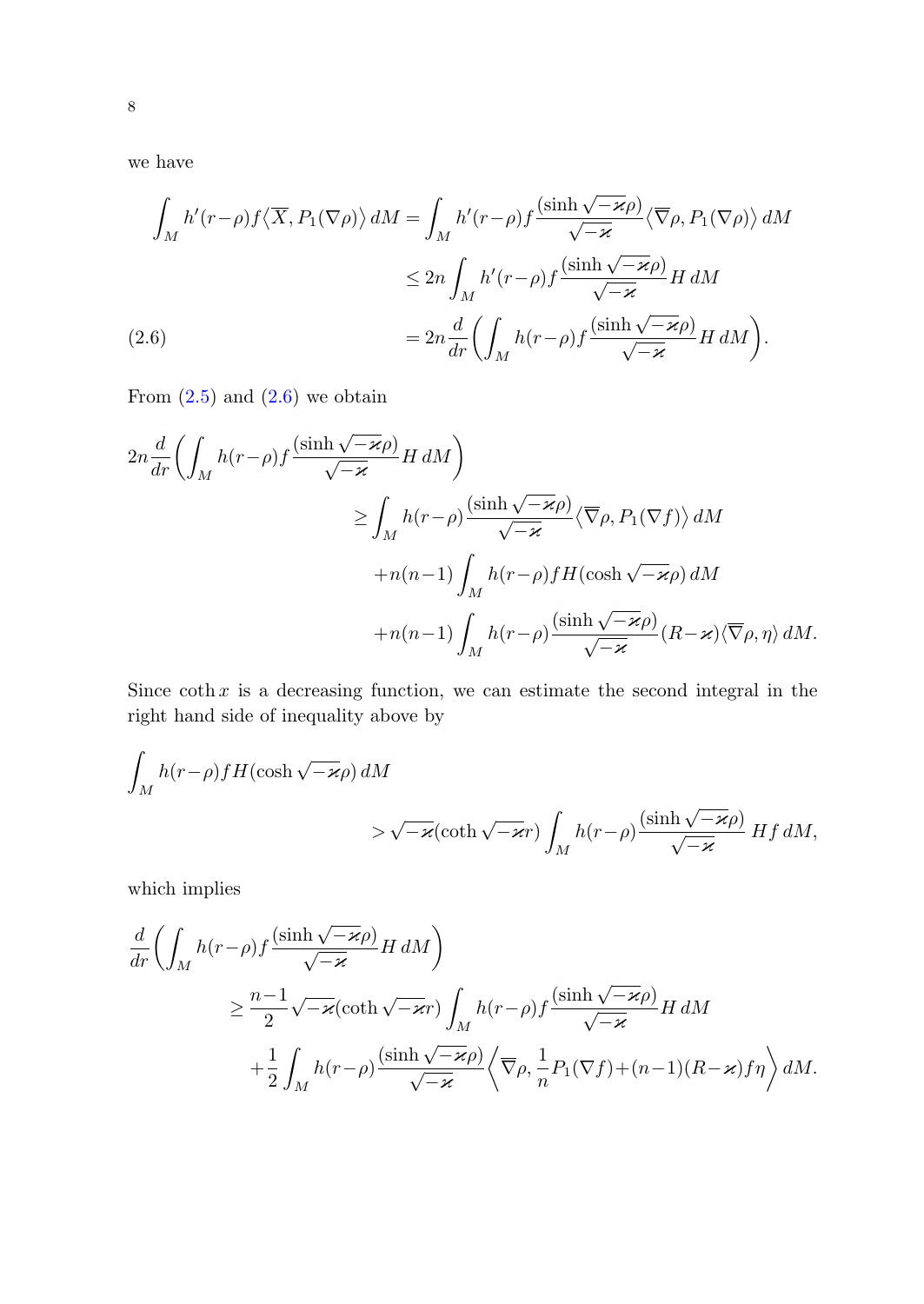Since

$$
\left(\frac{\sinh\sqrt{-\varkappa}\rho}{\sqrt{-\varkappa}}\right)^{\frac{n-1}{2}}\frac{d}{dr}\left(\left(\frac{\sinh\sqrt{-\varkappa}\rho}{\sqrt{-\varkappa}}\right)^{-\frac{n-1}{2}}\int_{M}h(r-\rho)\frac{(\sinh\sqrt{-\varkappa}\rho)}{\sqrt{-\varkappa}}Hf\,dM\right)
$$

$$
=-\frac{n-1}{2}\sqrt{-\varkappa}(\coth\sqrt{-\varkappa}r)\int_{M}h(r-\rho)\frac{(\sinh\sqrt{-\varkappa}\rho)}{\sqrt{-\varkappa}}Hf\,dM
$$

$$
+\frac{d}{dr}\left(\int_{M}h(r-\rho)\frac{(\sinh\sqrt{-\varkappa}\rho)}{\sqrt{-\varkappa}}Hf\,dM\right),
$$

we have

$$
\begin{split} \left(\frac{\sinh\sqrt{-\varkappa}\rho}{\sqrt{-\varkappa}}\right)^{\frac{n-1}{2}}&\frac{d}{dr}\bigg(\bigg(\frac{\sinh\sqrt{-\varkappa}\rho}{\sqrt{-\varkappa}}\bigg)^{-\frac{n-1}{2}}\int_{M}h(r-\rho)\frac{(\sinh\sqrt{-\varkappa}\rho)}{\sqrt{-\varkappa}}Hf\,dM\bigg)\\ &\geq\frac{1}{2}\int_{M}h(r-\rho)\frac{(\sinh\sqrt{-\varkappa}\rho)}{\sqrt{-\varkappa}}\bigg\langle\overline{\nabla}\rho,\frac{1}{n}P_{1}(\nabla f)+(n-1)(R-\varkappa)f\eta\bigg\rangle\,dM. \end{split}
$$

Dividing expression above by  $\left(\frac{\sinh\sqrt{-\varkappa}\rho}{\sqrt{-\varkappa}}\right)^{\frac{n-1}{2}} \times (\sqrt{-\varkappa})^{\frac{n-3}{2}}$  and integrating on r from  $s$  to  $t$  we obtain the result

$$
\frac{1}{(\sinh \sqrt{-\varkappa t})^{\frac{n-1}{2}}} \int_{M} h(t-\rho)(\sinh \sqrt{-\varkappa \rho}) fH \, dM
$$

$$
-\frac{1}{(\sinh \sqrt{-\varkappa s})^{\frac{n-1}{2}}} \int_{M} h(s-\rho)(\sinh \sqrt{-\varkappa \rho}) fH \, dM
$$

$$
\geq \frac{1}{2} \int_{s}^{t} \frac{1}{(\sinh \sqrt{-\varkappa r})^{\frac{n-1}{2}}} \int_{M} h(r-\rho)(\sinh \sqrt{-\varkappa \rho}) \sqrt{\nabla \rho}, \frac{1}{n} P_{1}(\nabla f)
$$

$$
+(n-1)(R-\varkappa) f\eta \rangle dM \, dr. \quad \Box
$$

**3. Proof of Theorem [1.1](#page-0-0)**

*Proof of Theorem [1.1](#page-0-0).* Choosing  $f \equiv 1$  in the inequality of Lemma [2.3](#page-5-2), we have, for every  $t > s > 0$ ,

$$
\frac{1}{(\sinh\sqrt{-\varkappa t})^{\frac{n-1}{2}}} \int_M h(t-\rho)(\sinh\sqrt{-\varkappa}\rho) H \, dM
$$

$$
-\frac{1}{(\sinh\sqrt{-\varkappa s})^{\frac{n-1}{2}}} \int_M h(s-\rho)(\sinh\sqrt{-\varkappa}\rho) H \, dM
$$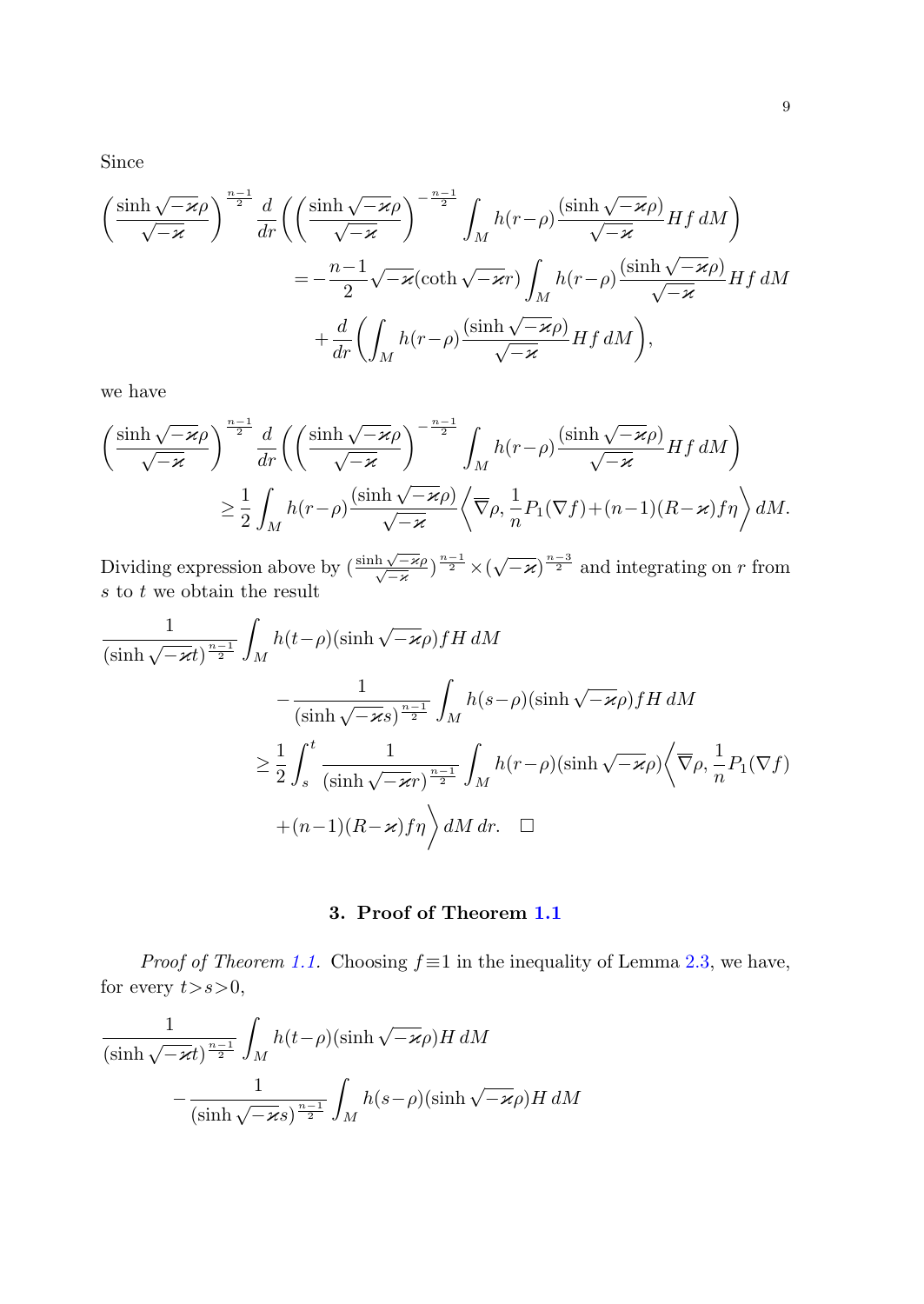$$
\geq \frac{1}{2} \int_{s}^{t} \frac{1}{(\sinh \sqrt{-\varkappa}r)^{\frac{n-1}{2}}} \int_{M} h(r-\rho)(\sinh \sqrt{-\varkappa}\rho) \langle \overline{\nabla}\rho, (n-1)(R-\varkappa)\eta \rangle dM dr
$$
  
\n
$$
\geq -\frac{1}{2} \int_{s}^{t} \frac{1}{(\sinh \sqrt{-\varkappa}r)^{\frac{n-1}{2}}} \int_{M} h(r-\rho)(\sinh \sqrt{-\varkappa}\rho)(n-1)(R-\varkappa) dM dr
$$
  
\n
$$
\geq -\frac{\Gamma}{2} \int_{s}^{t} \frac{1}{(\sinh \sqrt{-\varkappa}r)^{\frac{n-1}{2}}} \int_{M} h(r-\rho)(\sinh \sqrt{-\varkappa}\rho) H dM dr.
$$

Letting  $g(r) = \frac{1}{(\sinh \sqrt{-x}r)^{\frac{n-1}{2}}} \int_M h(r-\rho)(\sinh \sqrt{-x}\rho) H dM$ , inequality above becomes

$$
g(t) - g(s) \ge -\frac{\Gamma}{2} \int_s^t g(r) \, dr,
$$

which implies

$$
g'(t) \ge -\frac{\Gamma}{2}g(t),
$$

i.e.,

$$
\frac{d}{dt}\left(e^{\frac{\Gamma}{2}t}g(t)\right) \ge 0
$$

and thus

$$
e^{\frac{\Gamma}{2}r}g(r) = e^{\frac{\Gamma}{2}r}(\sinh \sqrt{-\varkappa}r)^{-\frac{n-1}{2}} \int_M h(r-\rho)(\sinh \sqrt{-\varkappa}\rho)H\,dM
$$

is monotone non-decreasing. Now, let us apply this result to the sequence of smooth functions  $h_m: \mathbb{R} \to \mathbb{R}$  such that  $h_m(t)=0$  for  $t \leq 0$ ,  $h_m(t)=1$  for  $t \geq \frac{1}{m}$  and  $h_m$  is increasing for  $t \in (0, \frac{1}{m})$ . Taking  $m \to \infty$ , sequence  $h_m$  tends to the characteristic function of  $(0, \infty)$  and the first part of the theorem follows.

To prove that  $\int_M H dM = \infty$  for  $\Gamma < (n-3)\sqrt{-\varkappa}$ , notice that monotonicity of  $\varphi(r)$  implies

$$
\int_{M \cap B_r} (\sinh \sqrt{-\varkappa} \rho) H dM
$$
\n
$$
\geq e^{\frac{\Gamma}{2}(r_0 - r)} \left( \frac{\sinh \sqrt{-\varkappa} r}{\sinh \sqrt{-\varkappa} r_0} \right)^{\frac{n-1}{2}} \int_{M \cap B_{r_0}} (\sinh \sqrt{-\varkappa} \rho) H dM,
$$

for all  $r>r_0>0$ . Since sinh x is an increasing function, we have

$$
\int_{M \cap B_r} (\sinh \sqrt{-\varkappa} \rho) H \, dM \leq (\sinh \sqrt{-\varkappa} r) \int_{M \cap B_r} H \, dM,
$$